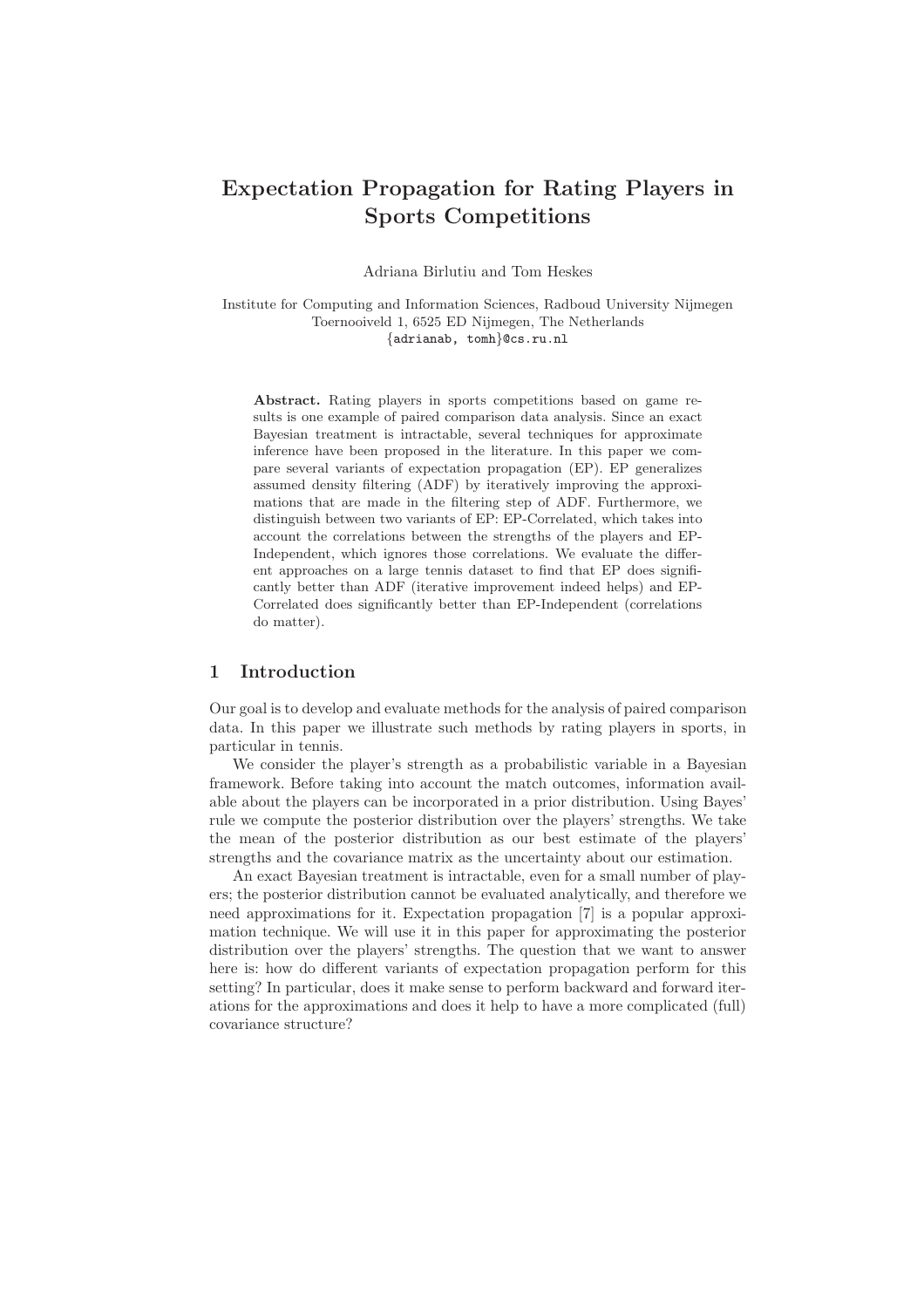### 2 Adriana Birlutiu and Tom Heskes

The paper is structured as follows: in the next section we introduce the probabilistic framework used to estimate players' strengths; in Section 3 we present algorithms for approximate inference and the way they apply to our setting; in Section 4 we show experimental results for real data, which we use to compare the performance of the algorithms; and in the last section we draw the conclusions.

## 2 Probabilistic Framework to Estimate Players' Strengths

Let  $\theta$  be an  $n_{\text{plays}}$ -dimensional probabilistic variable whose components represent the players' strengths. We define  $r_{ij} = 1$  if player i beats player j, and  $r_{ij} = -1$  otherwise. For the probability of  $r_{ij}$  as a function of the strengths  $\theta_i$ and  $\theta_i$ , we take the Bradley-Terry model [2]:

$$
p(r_{ij}|\theta_i, \theta_j) = \frac{1}{1 + \exp[-r_{ij}(\theta_i - \theta_j)]}.
$$
 (1)

A straightforward method to approximate the players' strengths is to build the likelihood of  $\theta$  given R; where R stands for the outcomes of all played matches. We take the maximum of the likelihood as the estimate for the strengths of the players.

The maximum likelihood approach gives a point estimate, the Bayesian approach, on the other hand, yields a whole distribution over the players' strengths. Furthermore, useful sources of information, like results in previous competitions and additional information about the players, can be incorporated in a prior distribution over the strengths. Using Bayes' rule we compute the posterior distribution over the players' strengths:

$$
p(\boldsymbol{\theta}|R) = \frac{1}{d}p(R|\boldsymbol{\theta})p(\boldsymbol{\theta}) = \frac{1}{d}p(\boldsymbol{\theta})\prod_{i \neq j}p(r_{ij}|\theta_i,\theta_j),
$$
\n(2)

where  $p(\theta)$  is the prior,  $p(r_{ij} | \theta_i, \theta_j)$  from (1), and d is a normalization constant.

We take the mean or the mode of the posterior as the best estimate for the players' strengths. While computing the mean of the posterior distribution is computationally intractable, its mode (MAP) can be determined using optimization algorithms. For the MAP estimate the computation time is linear in the number of matches, and the number of iterations needed to obtain convergence. Typically, the number of iterations needed scales linearly with the number of players with a state-of-the-art optimization method such as conjugate gradient.

For making predictions and estimating the confidence of these predictions, we need the whole posterior distribution over the players' strengths. The posterior obtained using Bayes' rule in equation (2) cannot be evaluated analytically, hence we need to make approximations for it. For this task, sampling methods are very costly because of the high-dimensionality of the sampling space: the dimension is equal to the number of players. Therefore, for rating players, we here focus on deterministic approximation techniques, in particular expectation propagation and variants of it.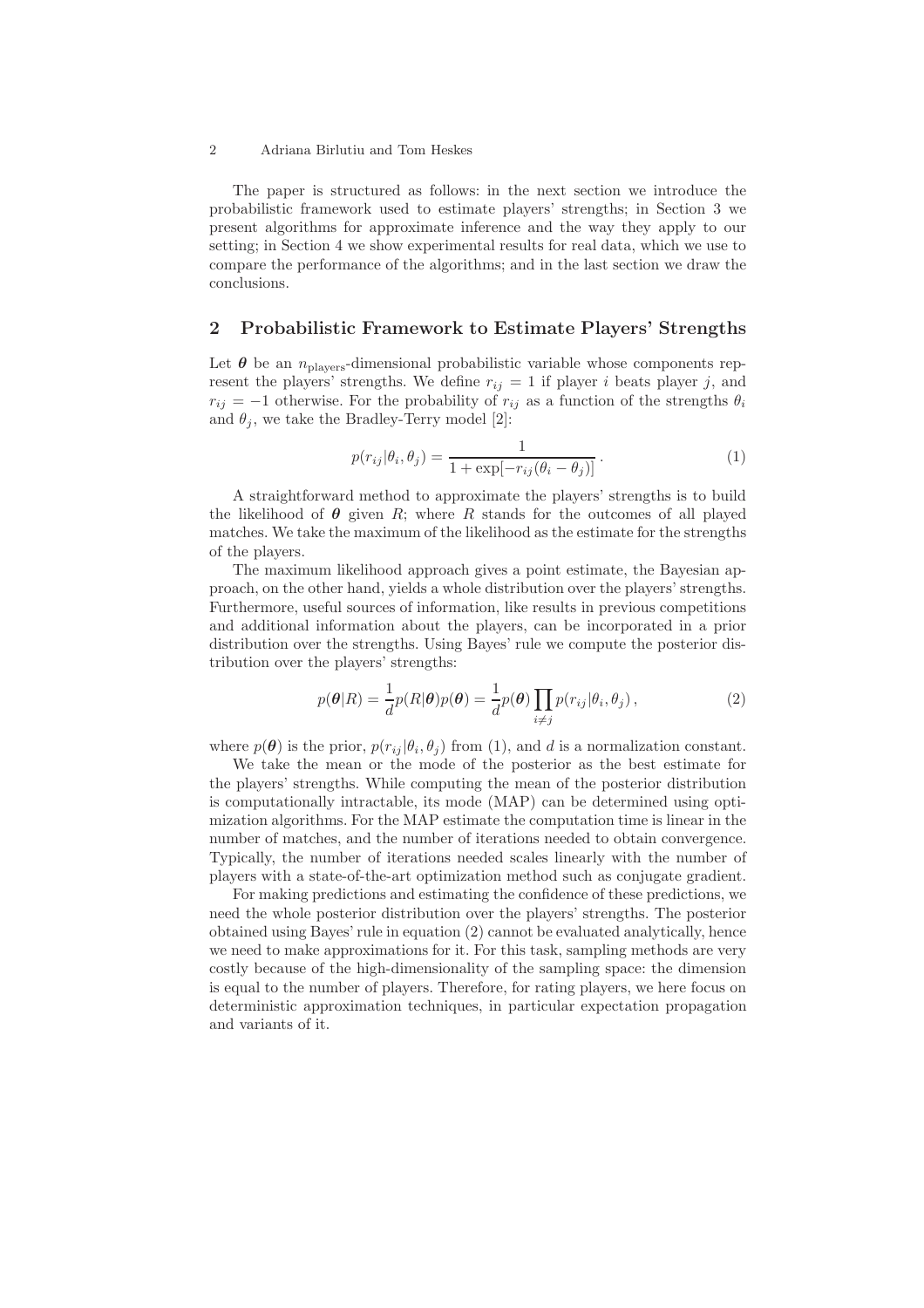# 3 Expectation Propagation

Expectation propagation (EP) [7] is an approximation technique which tunes the parameter of a simpler approximate distribution, to match the exact posterior distribution of the model parameters given the data.

Assumed Density Filtering ADF is an approximation technique in which the terms of the posterior distribution are added one at a time, and in each step the result of the inclusion is projected back into the assumed density. As the assumed density we take the Gaussian, to which we will refer below as q.

The first term which is included is the prior,  $q(\theta) = p(\theta)$ ; then we add terms one at a time  $\tilde{p}(\theta) = \Psi_{ij}(\theta_i, \theta_j)q(\theta)$ , where  $\Psi_{ij}(\theta_i, \theta_j) = p(r_{ij}|\theta_i, \theta_j)$ ; and at each step we approximate the resulting distribution as closely as possible by a Gaussian  $q^{\text{new}}(\theta) = \text{Project}\{\tilde{p}(\theta)\}\)$ . Using the Kullback-Leibler (KL) divergence as the measure between the non-Gaussian  $\tilde{p}$  and the Gaussian approximation, projection becomes moment matching: the result  $q^{\text{new}}$  of the projection is the Gaussian that has the first two moments, mean and covariance, the same as  $\tilde{p}$ .

After we add a term and project, the Gaussian approximation changes. We call the quotient between the new and old Gaussian approximation a term approximation.

Iterative Improvement EP generalizes ADF by performing backward-forward iterations to refine the term approximations until convergence. The final approximation will be independent of the order of incorporating the terms. The algorithm performs the following steps.

1. Initialize the term approximations  $\tilde{\Psi}_{ij}(\theta_i, \theta_j)$ , e.g., by performing ADF; and compute the initial approximation

$$
q(\boldsymbol{\theta}) = p(\boldsymbol{\theta}) \prod_{i \neq j} \tilde{\Psi}_{ij}(\theta_i, \theta_j).
$$

- 2. Repeat until all  $\tilde{\Psi}_{ij}$  converge:
	- (a) Remove a term approximation  $\tilde{\Psi}_{ij}$  from the approximation, yielding

$$
q^{\setminus ij}(\boldsymbol{\theta}) = \frac{q(\boldsymbol{\theta})}{\tilde{\psi}_{ij}(\theta_i, \theta_j)}
$$

(b) Combine  $q^{\setminus ij}(\boldsymbol{\theta})$  with the exact factor  $\Psi_{ij} = p(r_{ij}|\theta_i, \theta_j)$  to obtain

$$
\tilde{p}(\boldsymbol{\theta}) = \Psi_{ij}(\theta_i, \theta_j) q^{\backslash ij}(\boldsymbol{\theta}). \tag{3}
$$

.

(c) Project  $\tilde{p}(\theta)$  into the approximation family

$$
q^{\text{new}}(\boldsymbol{\theta}) = \operatorname*{argmin}_{q \in Q} KL[\tilde{p} || q].
$$

(d) Recompute the term approximation through the division

$$
\tilde{\varPsi}_{ij}^{\text{new}}(\theta_i, \theta_j) = \frac{q^{\text{new}}(\boldsymbol{\theta})}{q^{\backslash ij}(\boldsymbol{\theta})}.
$$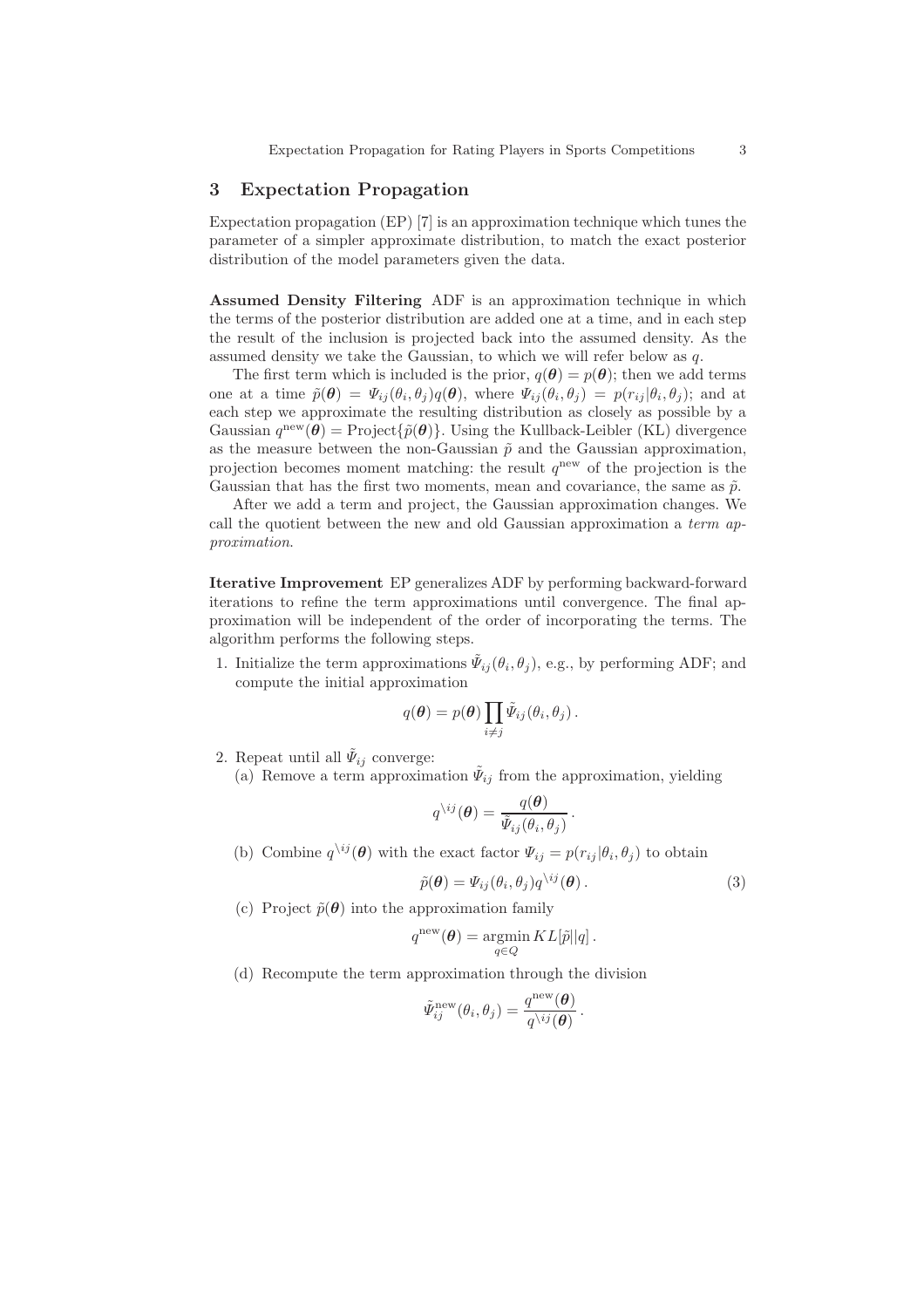#### 4 Adriana Birlutiu and Tom Heskes

Computational Complexity When minimizing the KL divergence in step (c) we can take advantage of the locality property of EP [10]. From equation (3), because the term  $\Psi_{ij}$  does not depend on  $\boldsymbol{\theta}^{\setminus ij}$ , we can rewrite  $\tilde{p}$  as:

$$
\tilde{p}(\boldsymbol{\theta}) = \tilde{p}(\boldsymbol{\theta}_{\setminus ij} | \theta_i, \theta_j) \tilde{p}(\theta_i, \theta_j) = \tilde{p}(\theta_i, \theta_j) q^{\setminus ij}(\boldsymbol{\theta}_{\setminus ij} | \theta_i, \theta_j).
$$

Furthermore we obtain:

$$
KL[\tilde{p}(\boldsymbol{\theta})||q(\boldsymbol{\theta})] = KL[\tilde{p}(\theta_i, \theta_j)||q(\theta_i, \theta_j)] + E_{\tilde{p}(\theta_i, \theta_j)}[KL[q^{\setminus ij}(\theta_{\setminus ij}|\theta_i, \theta_j)||q(\theta_{\setminus ij}|\theta_i, \theta_j)]].
$$
\n(4)

The two terms on the right-hand side can be minimized independently. Minimization of the second term gives:

$$
q^{\text{new}}(\boldsymbol{\theta}_{\backslash ij}|\theta_i,\theta_j) = q^{\backslash ij}(\boldsymbol{\theta}_{\backslash ij}|\theta_i,\theta_j).
$$
\n(5)

Minimizing the KL divergence for the first term in the right-hand side in (4) reduces to matching the moments, mean and covariance, between the 2-dimensional distributions  $\tilde{p}(\theta_i, \theta_j)$  and  $q(\theta_i, \theta_j)$ .

Exploiting this locality property, we managed to go from  $n_{\text{plavers}}$ -dimensional integrals to 2-dimensional integrals, which can be further reduced to 1 dimension, by rewriting them in the following way (see e.g., the appendix of [1]):

$$
\langle \Psi(\theta_i, \theta_j) \rangle_{\mathcal{N}(m, \mathbf{C})} = \langle F(\mathbf{a}\mathbf{\theta}_{ij}) \rangle_{\mathcal{N}(m, \mathbf{C})} = \langle F(\mathbf{\theta} \sqrt{\mathbf{a}^T \mathbf{C} \mathbf{a}} + \mathbf{a}^T \mathbf{m}) \rangle_{\mathcal{N}(0, 1)}
$$

where **a** is the vector  $[-1, 1]$  if player i is the winner, or  $a = [1, -1]$  if player j is the winner,  $\theta_{ij} = [\theta_i, \theta_j], F$  is defined through equation (1), and  $\mathcal{N}(m, C)$ stands for a Gaussian with mean  $m$  and covariance matrix  $C$ . Substituting the solution (5), we see that the term approximation, in step (d) of the algorithm, indeed only depends on  $\theta_i$  and  $\theta_j$ .

We can simplify the computations by using the canonical form of the Gaussian distribution. Because, when projecting, we need the moment form of the distribution, we go back and forth between distributions in terms of moments and in terms of canonical parameters. For a Gaussian, this requires computing the inverse of the covariance matrix, which is of the order  $n_{\text{plays}}^3$ . Since the covariance matrix, when refining the term corresponding to the game between players  $i$  and  $j$ , changes only for the elements corresponding to players  $i$  and  $j$ , we can use the Woodbury formula  $[8]$  to reduce the cubic complexity of the matrix inversion to a quadratic one. Thus, the complexity of EP is:

$$
C(EP) = O(n_{\text{iterations}} \times n_{\text{players}}^2 \times n_{\text{matches}})
$$

where  $n_{\text{iterations}}$  is the number of iterations back and forth in refining the term approximations. In practice, the number of iterations to converge seems largely independent of the number of players or matches. In our experiments, we needed  $n_{\text{iterations}} \approx 5$  to converge.

We will refer to this version of EP as EP-Correlated: by projecting into a nonfactorized Gaussian, it takes into account the correlations between the players' strengths.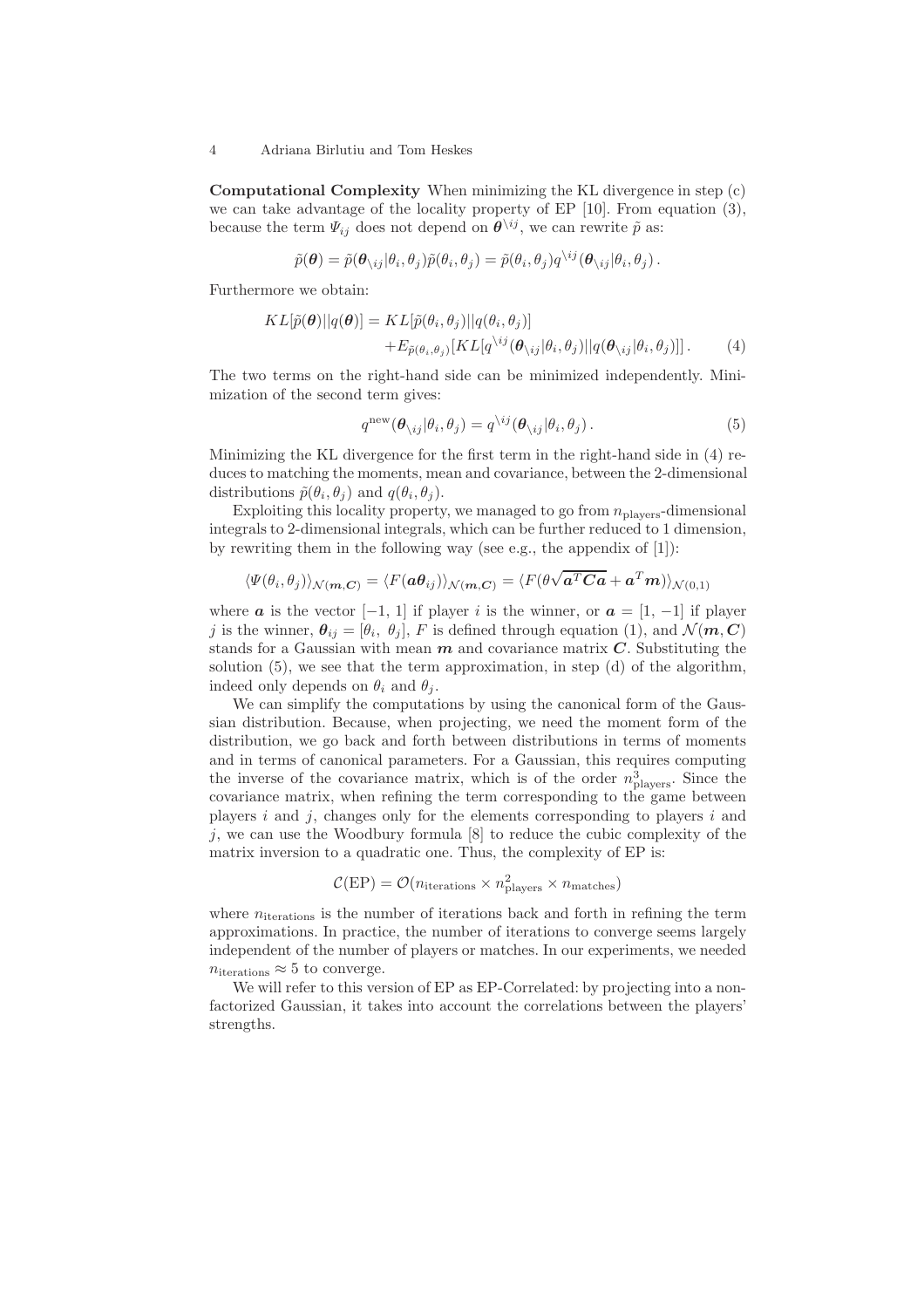EP-Independent The complexity of the EP algorithm can be reduced further if we keep track only of the diagonal elements of the covariance matrix, ignoring the correlations. The matrix inversion has in this case linear complexity. The algorithm is faster and requires less memory.

## 4 Experiments

We applied the approximation algorithms, presented in the previous section, to the analysis of a real dataset. The dataset consists of results of 38538 tennis matches played on ATP events among 1139 players between 1995 and 2006. The goal was to compute ratings for the players based on the match outcomes. The methods described yield a Gaussian distribution of the players' strengths; the mean of the distribution represents our estimate of the players' strengths, the rating, and the variance relates to the uncertainty. Furthermore, we predict results of future games, and estimate the confidence of our predictions. We take as the prior a Gaussian distribution with mean zero and covariance equal to the identity matrix.

Figure 1 shows the empirical distribution of the players' strengths (means of the posterior distribution) in comparison with the average width of the posterior for an individual player. It can be seen that the uncertainty for individual players is comparable to the diversity between players.



Fig. 1. A histogram of the players' strengths (means of the posterior distribution) for all years. The bar indicates the average width of the posterior distribution for each of the individual players. The results shown are for EP-Correlated.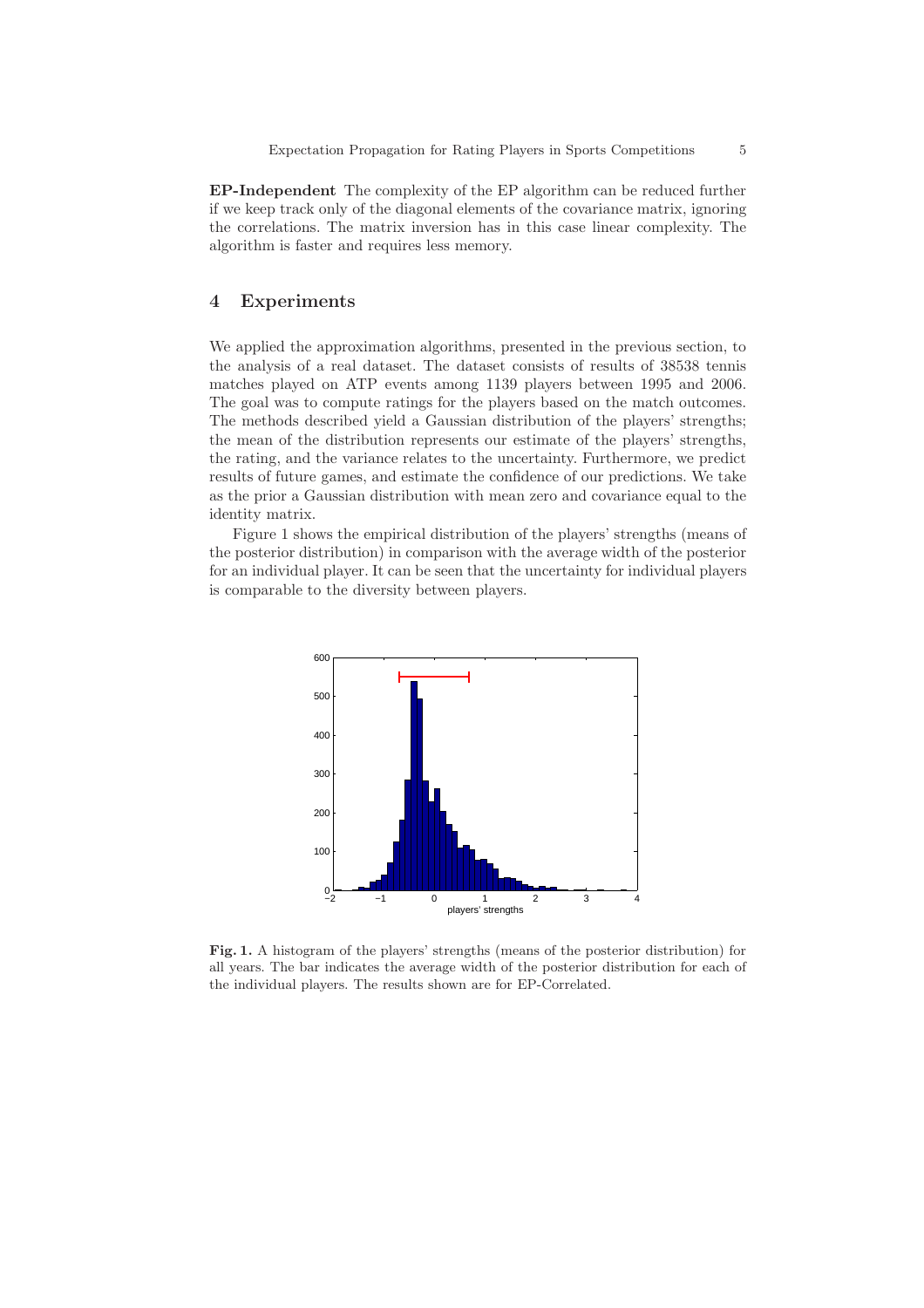#### 4.1 Accuracy

We computed the ratings for the players at the end of each year, based on the matches from that year. Furthermore, based on these ratings we made predictions for matches in the next year: in a match we predicted the player with the highest rating to win.

EP-Correlated versus ADF We compared the accuracy of the predictions based on EP-Correlated ratings with the ones based on ADF ratings. We divided all joint predictions into 4 categories as shown in Table 1. We applied a binomial test on the matches for which the two algorithms gave different predictions to check the significance of the difference in performance [9]. The p-value obtained for this one-sided binomial test is  $3 \times 10^{-14}$ , which indicates that the difference is highly significant: EP-Correlated performs significantly better than ADF.

EP-Correlated versus EP-Independent The same type of comparison was performed between EP-Correlated and EP-Independent, the results are shown in Table 1. As for the previous comparison, the p-value is very small,  $3 \times 10^{-7}$ : the binomial test suggests that the difference between the two algorithms is again highly significant.

Table 1. Comparison between EP-Correlated, ADF and EP-Independent based on the number of matches correctly/incorrectly predicted.

|                      | ADF     |                                                           | EP-Independent              |                            |
|----------------------|---------|-----------------------------------------------------------|-----------------------------|----------------------------|
|                      | correct | incorrect                                                 | correct                     | incorrect                  |
| EP-Correlated        |         |                                                           |                             |                            |
| correct<br>incorrect |         | 16636 (54.48%) 2395 (7.81%)<br>1902 (6.21%) 9620 (31.50%) | 17857 (58.46%) 1174 (3.83%) | 945 (3.09%) 10577 (34.62%) |

EP-Correlated versus Laplace and ATP Rating We compared Laplace and EP-Correlated to find out that EP-Correlated does slightly, but not significantly better (p-value is 0.3). They disagree on only 0.2% of all matches.

We also compared the accuracy of the predictions based on the EP ratings with the accuracy of the predictions obtained using the ATP ratings at the end of the year. The ATP rating system gives points to players according to the type of the tournament and how far in the tournament they reached. Averaged over all the years, both EP and ATP ratings, give similar accuracy of predictions for the next, about 62%.

<sup>6</sup> Adriana Birlutiu and Tom Heskes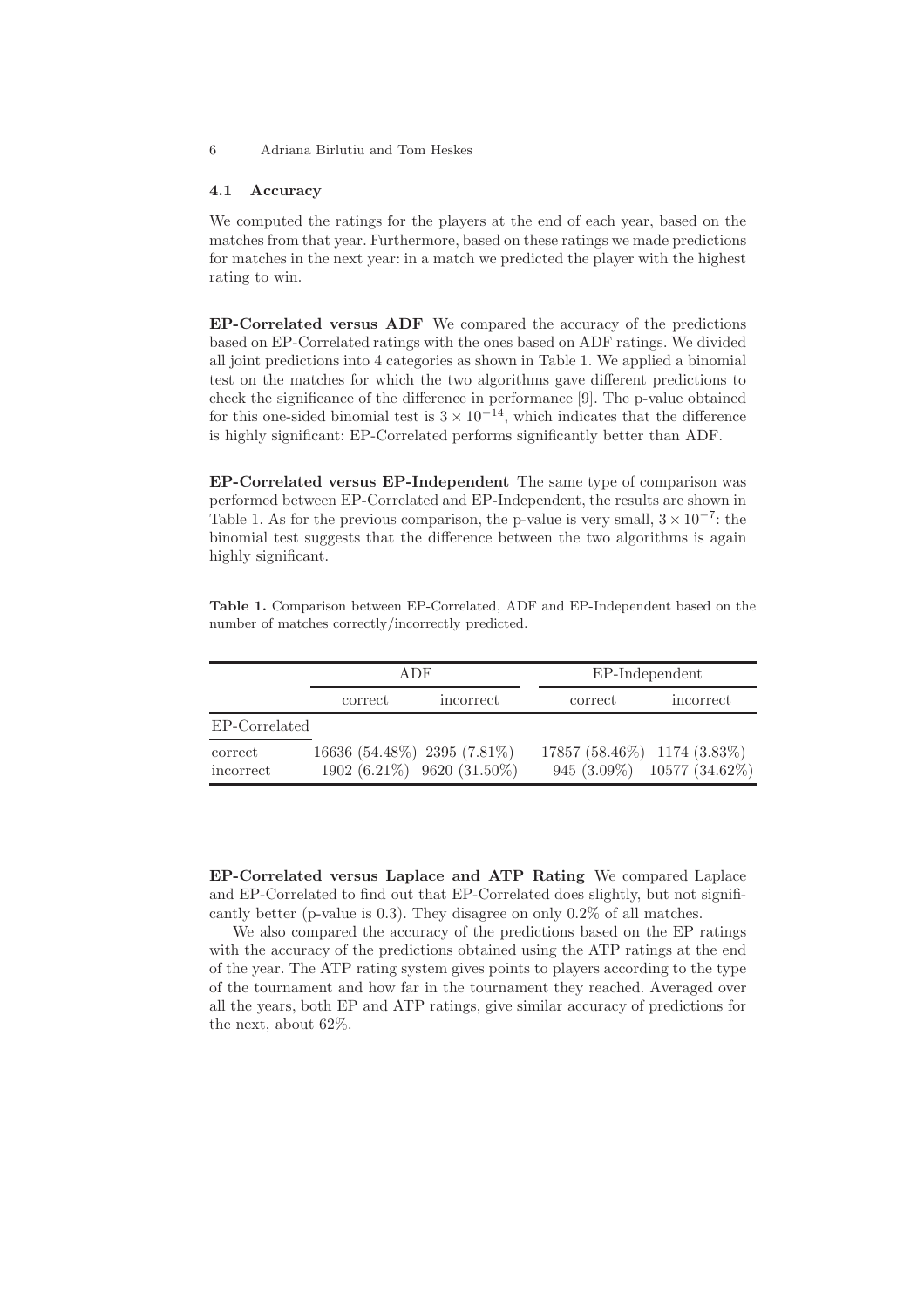#### 4.2 Confidence

With a posterior probability over the players' strengths we can compute the confidence of the predictions.

The algorithms presented perform about the same in estimating the confidence. However, they all tend to be overconfident, in the sense that the actual fraction of correctly predicted matches is smaller than the predicted confidence, as indicated by the solid line in the left plot of Figure 2. We can correct this by adding noise to the players' strengths, to account for the fact that a player's strength changes over time:

$$
\theta_{t+1} = \theta_t + \epsilon
$$

where  $\epsilon$  has mean zero and variance  $\sigma^2$ . To evaluate the confidence estimation, we plot on the right side of Figure 2 the Brier score [3] for different values of  $\sigma$ . The optimum is obtained for  $\sigma = 1.4$ , which then yields the dashed line in the left plot of Figure 2.



Fig. 2. Left: the actual fraction of correctly predicted matches as a function of the predicted confidence; without added noise (solid line) and with noise of standard deviation 1.4 added (dashed line); the dotted line represents the ideal case and is drawn for reference. Right: the Brier score for the confidence of the predictions as a function of the standard deviation of the noise added to each player's strength.

# 5 Conclusions

Based on the experimental results reported in this study we draw the conclusion that EP-Correlated performs better in doing predictions for this type of dataset than its modified versions, ADF and EP-Independent. Further experiments should reveal whether this also applies to other types of data.

Our results are generalizable to more complex models, e.g. including dynamics over time, which means that a players rating in the present is related to his performance in the past [4]; and team effects: a player's rating is inferred from